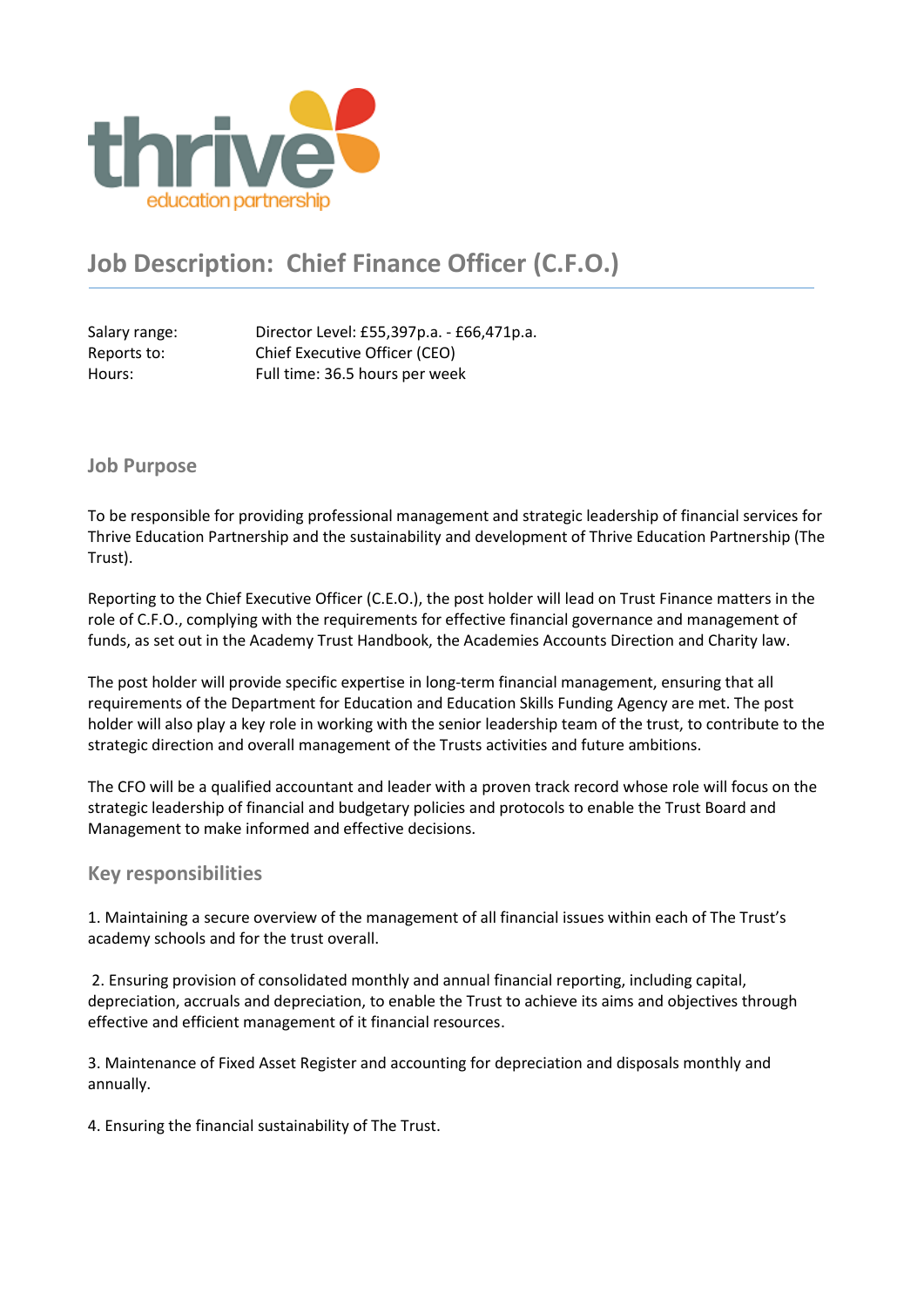5. Advising the CEO as Trust Accounting Officer and the Board on all matters relating to the financial strategy, on the impact of their decisions on the financial position of The Trust and on strategic matters, within the framework for financial control determined by the Board.

6. Upholding good governance and ethical behaviour including good accounting practices in the finance function and ensuring The Trust upholds good accounting, reporting and internal control systems.

7. Maintaining effective systems of external and internal audit control. Provide strategic leadership of internal and external audits ensuring that all audit evidence is supplied according to auditor requirements.

8. Strategic leadership of Trust financial policies, processes and procedures including implementation of the Trust scheme of delegation in relation to finance. Ensure compliance with various external regulations & legislation including filing deadlines regarding VAT, PAYE, ESFA, DfE, HMRC, Charity Commission and Companies Acts.

9. Providing efficient financial assistance to the CEO, the Board and headteachers regarding all aspects of financial management within The Trust.

10. Ensuring all forms and returns required by the ESFA and The Trust's Board are prepared and submitted in the formats specified by the ESFA/DfE and filed by the relevant filing deadline.

11. Writing the Annual Report and preparing the consolidated financial statements in the statutory format specified by the ESFA, Companies Acts and Charity Commission for auditing by the external auditors. Arranging a timeline and detailed checklist of work to be done in house and by the external auditors to ensure the audited statutory accounts are filed with the ESFA within the set deadlines.

12. Preparing the quarterly, monthly and ad-hoc management accounts, ensuring timely and effective financial information is provided to Trustees, providing general financial support to ensure the effective conduct of their business in accordance with the articles of governance and financial regulations.

13. Maintaining a strategic financial plan including a 3-5 year budget plan for the organisation.

14. Advising the CEO and the Board if fraudulent activities are suspected or uncovered.

15. Liaising with external regulators such as the ESFA/DfE, Charity Commission, Companies House, external auditors and internal auditors as required.

16. Developing and maintaining checklists for month-end and ensuring that monthly reports are prepared on a reliable and consistent basis.

17. Developing and maintaining the in-house Trust Finance Manual that sets out The Trust's operational procedures governing The Trust, combining best practice with the latest Accounts Direction issued by the ESFA.

18. Take overall responsibility for the annual budget; take the lead role in developing, setting and monitoring the annual budget. Assisting the headteachers in setting and managing their specific school's budgets, thereby enabling The Trust's schools to deliver the curriculum in a cost--effective manner.

19. Providing support and guidance to any staff in individual schools with financial responsibility.

20. Co-operating with, initiating and managing audit procedures.

21. Liaising with the company accountants and internal auditors.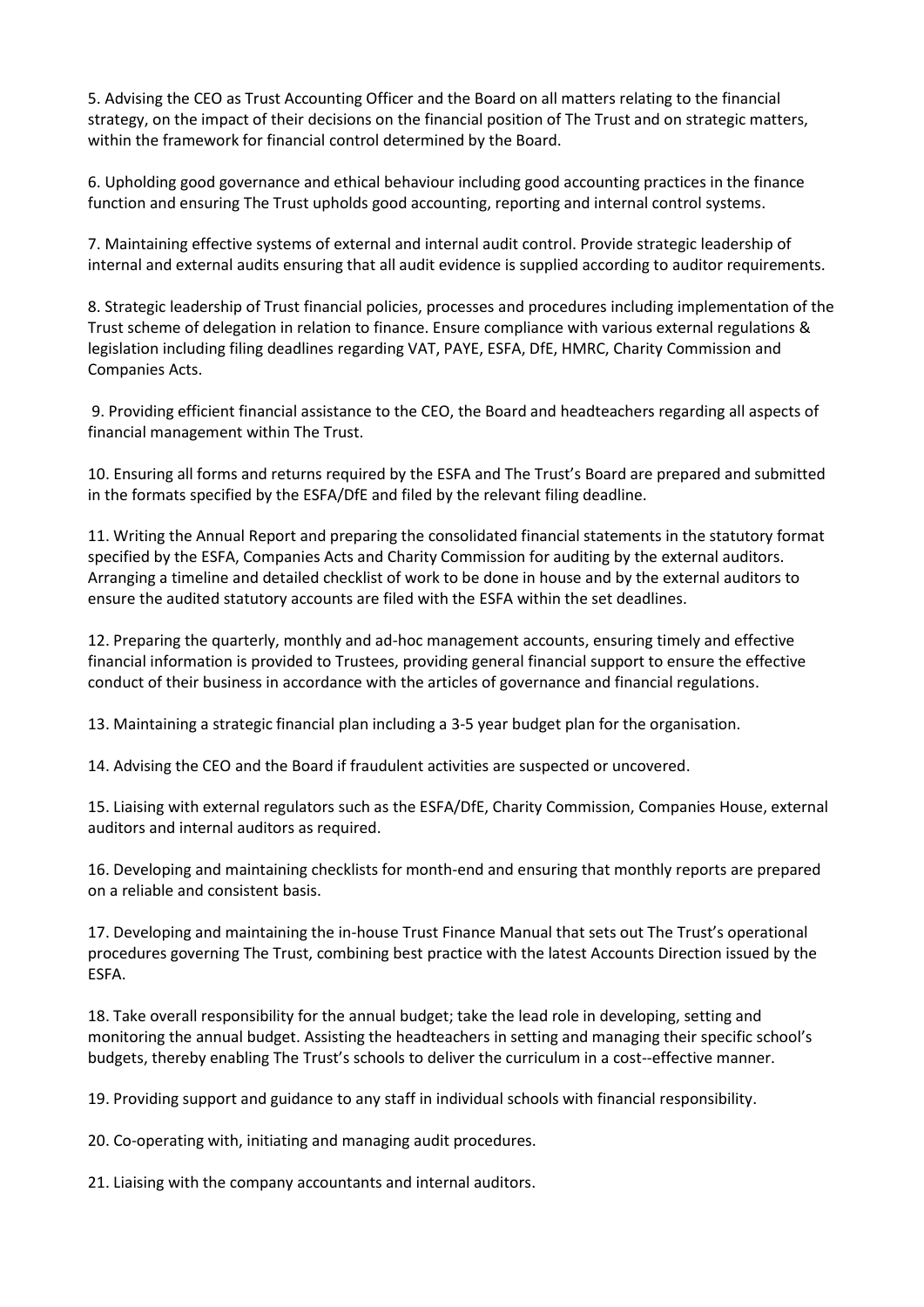22. Attending relevant committee and other meetings (Finance, Audit, LGB, Board, MAT SLT) as required to maintain the presence of the finance function and ensure broader financial aspects of key decisions are fully considered and communicated.

23. Supporting or leading financial and operational risk assessments and assistance with implementation of appropriate safeguards.

24. Receiving, analysing and interpreting financial reports, communicating findings in a simplified manner when necessary.

25. Supporting Trust Business Manager in researching and advising the CEO and Heads on additional funding, revenue/income opportunities and additional business opportunities.

26. Supporting with preparation of appropriate bids or tender documents to acquire identified additional funds or grants as required (responsibilities are developed collectively).

27. Executing the generic duties of a senior leader.

28. Performing other ad hoc duties and assignments as may be determined by the CEO and the Board.

29. Strategic leadership of due diligence in relation to all aspects of finance for new schools joining or existing schools leaving the trust.

**Other Specific areas of responsibility**

### **Budgets/Budgetary Control**

1. Overseeing the preparations of an annual draft budget plan for each academy school for consideration by the Finance Committees and the Board of Directors before the start of each relevant financial year.

2. Monitoring expenditure and reporting to the CEO regarding income and cash flow against the approved budget and submitting reports on each academy schools' financial position to each meeting of the Finance Committee.

3. Reporting regularly (at least monthly) to individual academy school heads and ensuring that they have all data necessary to effectively manage their academy financially.

#### **Audit**

1. Maintaining and resourcing an effective internal audit function or equivalent.

2. Ensuring internal termly audit reports are undertaken and any recommendations for improvement made and implemented.

3. Ensuring internal reports are shared with the CEO, headteacher and Finance Committee.

4. Arranging the annual statutory audit and be responsible for preparation and submission of the annual statutory accounts